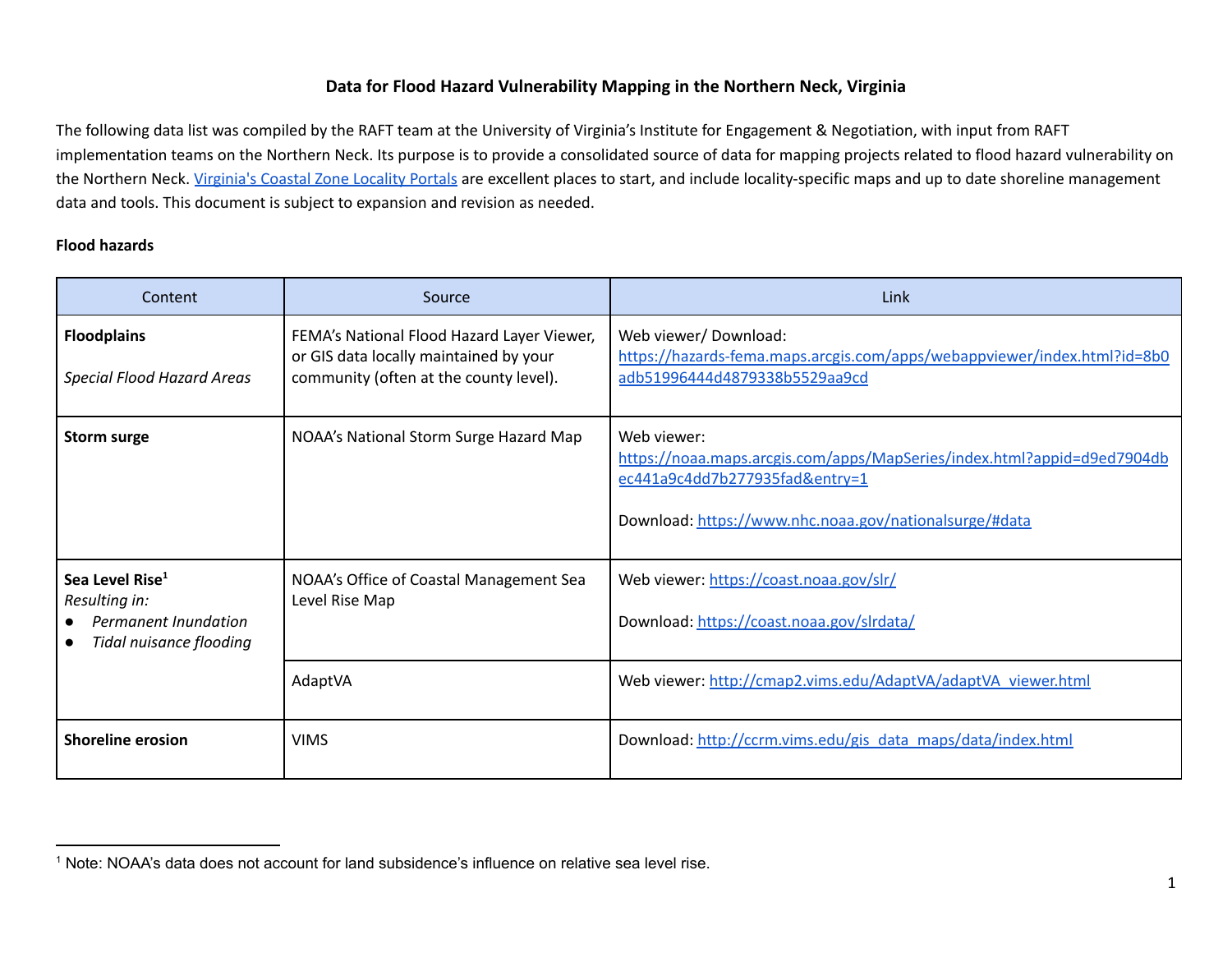| <b>Surface (rain-driven) Flooding</b><br>Influenced by:<br>High intensity<br>precipitation events<br>Land cover type<br>$\bullet$<br>Soil permeability | <b>Precipitation: NOAA</b>          | Download:<br>https://hdsc.nws.noaa.gov/hdsc/pfds/pfds map cont.html?bkmrk=va                                                                                                                                       |
|--------------------------------------------------------------------------------------------------------------------------------------------------------|-------------------------------------|--------------------------------------------------------------------------------------------------------------------------------------------------------------------------------------------------------------------|
|                                                                                                                                                        | Land Cover: Chesapeake Conservancy  | Web viewer:<br>https://uvalibrary.maps.arcgis.com/home/item.html?id=d64b1ee826d64c4b82<br>67d82aa954e190<br>Download:<br>https://uvalibrary.maps.arcgis.com/home/item.html?id=d64b1ee826d64c4b82<br>67d82aa954e190 |
|                                                                                                                                                        | Soil Permeability: NRCS Soil Survey | Web viewer:<br>https://www.arcgis.com/apps/View/index.html?appid=cdc49bd63ea54dd2977f<br>3f2853e07fff<br>Download: https://websoilsurvey.sc.egov.usda.gov/App/WebSoilSurvey.aspx                                   |

# **Public Assets**

| Content                                                         | Source                                                      | Link                                                                                                                                    |
|-----------------------------------------------------------------|-------------------------------------------------------------|-----------------------------------------------------------------------------------------------------------------------------------------|
| <b>Transportation Infrastructure</b><br>Roads<br><b>Bridges</b> | Roads: VGIN                                                 | Download:<br>https://vgin.maps.arcgis.com/home/item.html?id=cd9bed71346d447<br>6a0a08d3685cb36ae                                        |
| Road accessibility                                              | Bridges/Culverts: VDOT (summary of<br>geospatial resources) | Web viewer/Download:<br>https://www.virginiaroads.org/datasets/bridges-and-culverts/explore<br>?location=37.657932%2C-76.387219%2C13.27 |
|                                                                 | Road accessibility: VIMS                                    | Web viewer/Download: https://cmap2.vims.edu/VAroads/ -                                                                                  |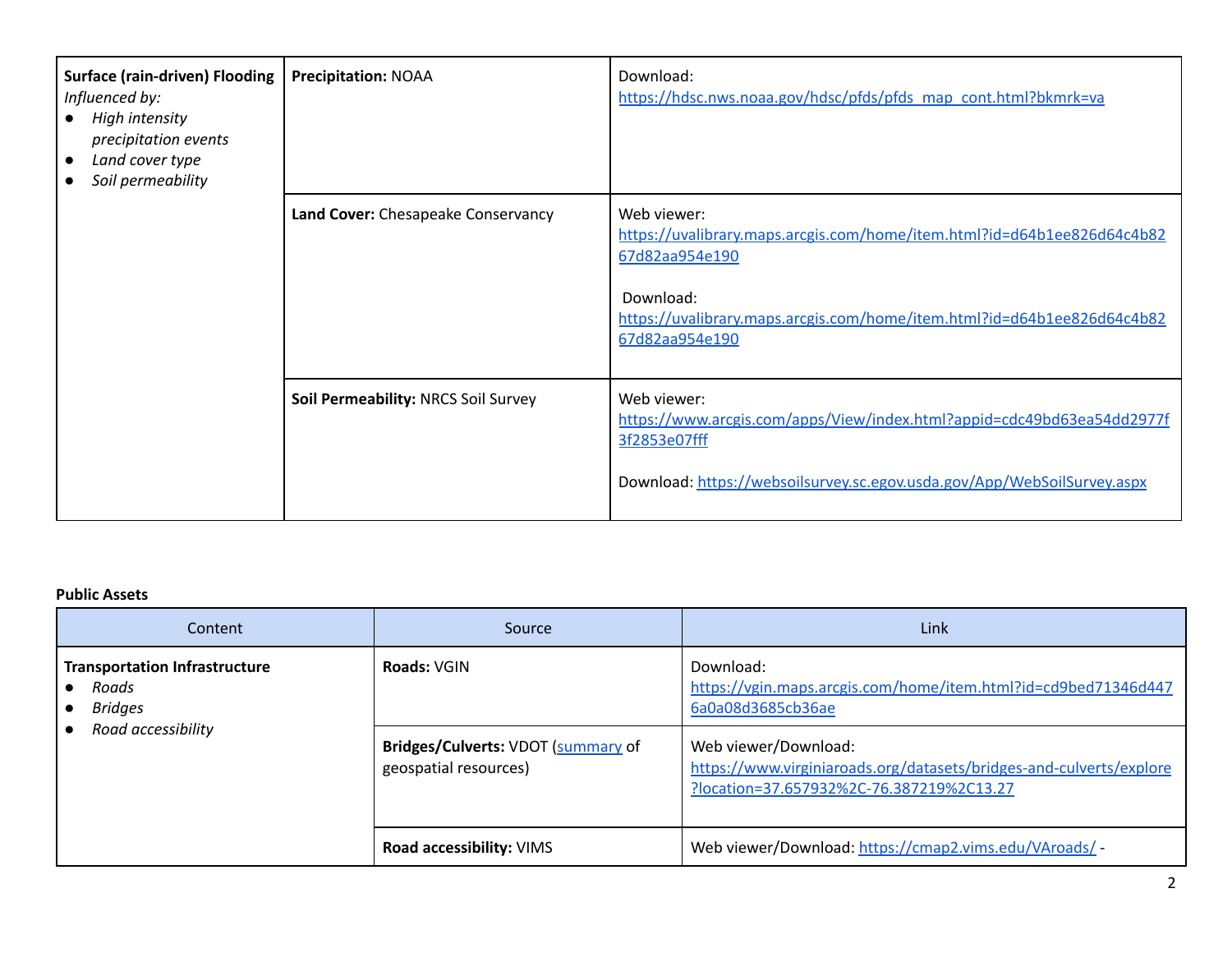|                                                                                                                                                                                                                                                                                                                    |                                                          | <b>CURRENTLY EXCLUDES NORTHERN NECK</b>                                                                                                                                                                                                       |
|--------------------------------------------------------------------------------------------------------------------------------------------------------------------------------------------------------------------------------------------------------------------------------------------------------------------|----------------------------------------------------------|-----------------------------------------------------------------------------------------------------------------------------------------------------------------------------------------------------------------------------------------------|
| Note: water, electric, and gas infrastructure data is generally considered sensitive and is not publicly available. Contact your PDC to request this information on a<br>case-by-case basis.                                                                                                                       |                                                          |                                                                                                                                                                                                                                               |
| <b>Water Infrastructure</b><br>Stormwater (Outlets, Pipes, Inlets)<br>Water supply (Public wells,<br>$\bullet$<br>groundwater management areas,<br>water intake facilities, water treatment<br>facilities, pumping stations, water<br>mains/pipes)<br>Wastewater (wastewater treatment<br>facilities, sewer pipes) | <b>Domestic wells: USGS</b>                              | Download:<br>https://www.sciencebase.gov/catalog/item/5b9fffe6e4b08583a5c277<br>9e                                                                                                                                                            |
| <b>Energy Infrastructure</b><br><b>Electric Transmission Lines</b><br><b>Gas Lines</b>                                                                                                                                                                                                                             | Large transmission lines: Federal User<br>Community      | Download:<br>https://uvalibrary.maps.arcgis.com/home/item.html?id=d409075832<br>2c4d32a4cd002ffaa0aa12<br>Web viewer:<br>https://uvalibrary.maps.arcgis.com/home/webmap/viewer.html?useE<br>xisting=1&layers=d4090758322c4d32a4cd002ffaa0aa12 |
| <b>Critical Facilities</b><br>Hospitals<br>Health care sites (Red Cross)<br>$\bullet$<br>Fire station<br>$\bullet$                                                                                                                                                                                                 | <b>Urgent care: ArcGIS</b>                               | Download and web viewer:<br>https://www.arcgis.com/home/item.html?id=335ccc7c0684453fad69<br>d8a64bc89192                                                                                                                                     |
| Police station<br>$\bullet$<br>Food bank/food distribution center<br>$\bullet$<br><b>Emergency Shelter</b><br><b>EOCs</b>                                                                                                                                                                                          | Hospitals: OpenStreetMap                                 | Web viewer:<br>https://uvalibrary.maps.arcgis.com/home/webmap/viewer.html?useE<br>xisting=1&layers=8358ed7cf557497bbbed757678353c35                                                                                                           |
|                                                                                                                                                                                                                                                                                                                    | <b>HSIP Local Emergency Operations</b><br><b>Centers</b> | Download:<br>https://uvalibrary.maps.arcgis.com/home/item.html?id=874798faedc<br>74358bac9bbe1867af3c7<br>Web viewer:                                                                                                                         |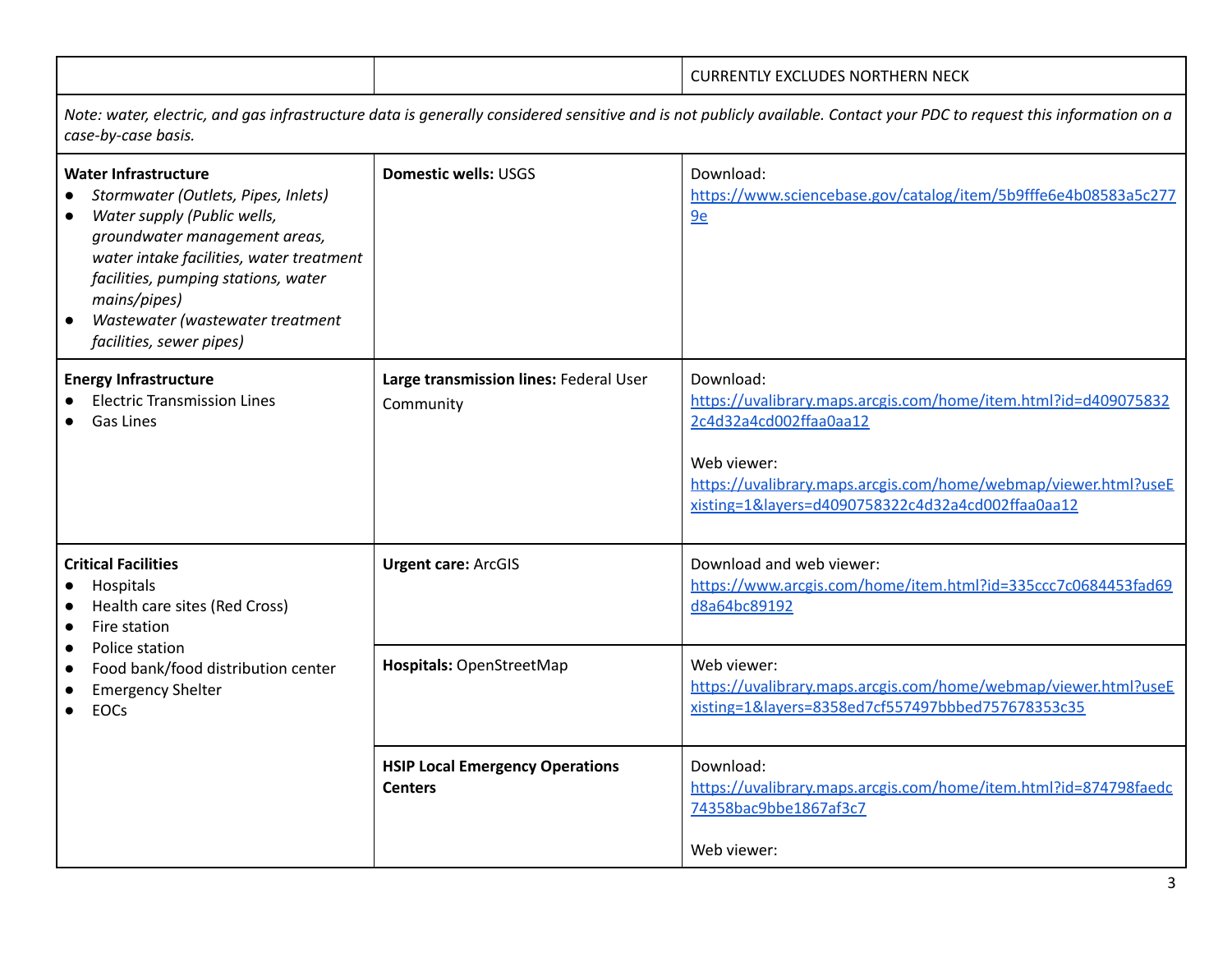|                                                                                  |                                | https://uvalibrary.maps.arcgis.com/home/webmap/viewer.html?useE<br>xisting=1&layers=874798faedc74358bac9bbe1867af3c7                |
|----------------------------------------------------------------------------------|--------------------------------|-------------------------------------------------------------------------------------------------------------------------------------|
| <b>Cultural/Historical Assets</b><br>Libraries<br><b>National Historic Sites</b> | Libraries: Redlands University | Download:<br>https://uvalibrary.maps.arcgis.com/home/item.html?id=6e86666e20b<br>6431098e648fdcd1ff537<br>Web viewer:               |
|                                                                                  |                                | https://uvalibrary.maps.arcgis.com/home/webmap/viewer.html?useE<br>xisting=1&lavers=6e86666e20b6431098e648fdcd1ff537                |
|                                                                                  | <b>Historic sites: ESRI</b>    | Download:<br>https://uvalibrary.maps.arcgis.com/home/item.html?id=21883c1f180<br>74c7bacb2b34de8304154                              |
|                                                                                  |                                | Web viewer:<br>https://uvalibrary.maps.arcgis.com/home/webmap/viewer.html?useE<br>xisting=1&layers=21883c1f18074c7bacb2b34de8304154 |

# **Private Property**

| Content                                                                                                                                     | Source                           | Link                                                                                                       |
|---------------------------------------------------------------------------------------------------------------------------------------------|----------------------------------|------------------------------------------------------------------------------------------------------------|
| <b>Parcels</b>                                                                                                                              | <b>VGIN</b>                      | Download:<br>https://vgin.maps.arcgis.com/home/item.html?id=29627d7c051a<br>47dc8ce71b4484531ab3           |
| <b>Structures</b><br><b>Building footprints</b><br>$\bullet$<br><b>Repetitive Loss Structures</b><br>$\bullet$<br><b>Affordable Housing</b> | <b>Building footprints: VGIN</b> | Download:<br>https://vgin.maps.arcgis.com/home/item.html?id=994d0afa44c04<br>6498f9774613671ce9a - PARTIAL |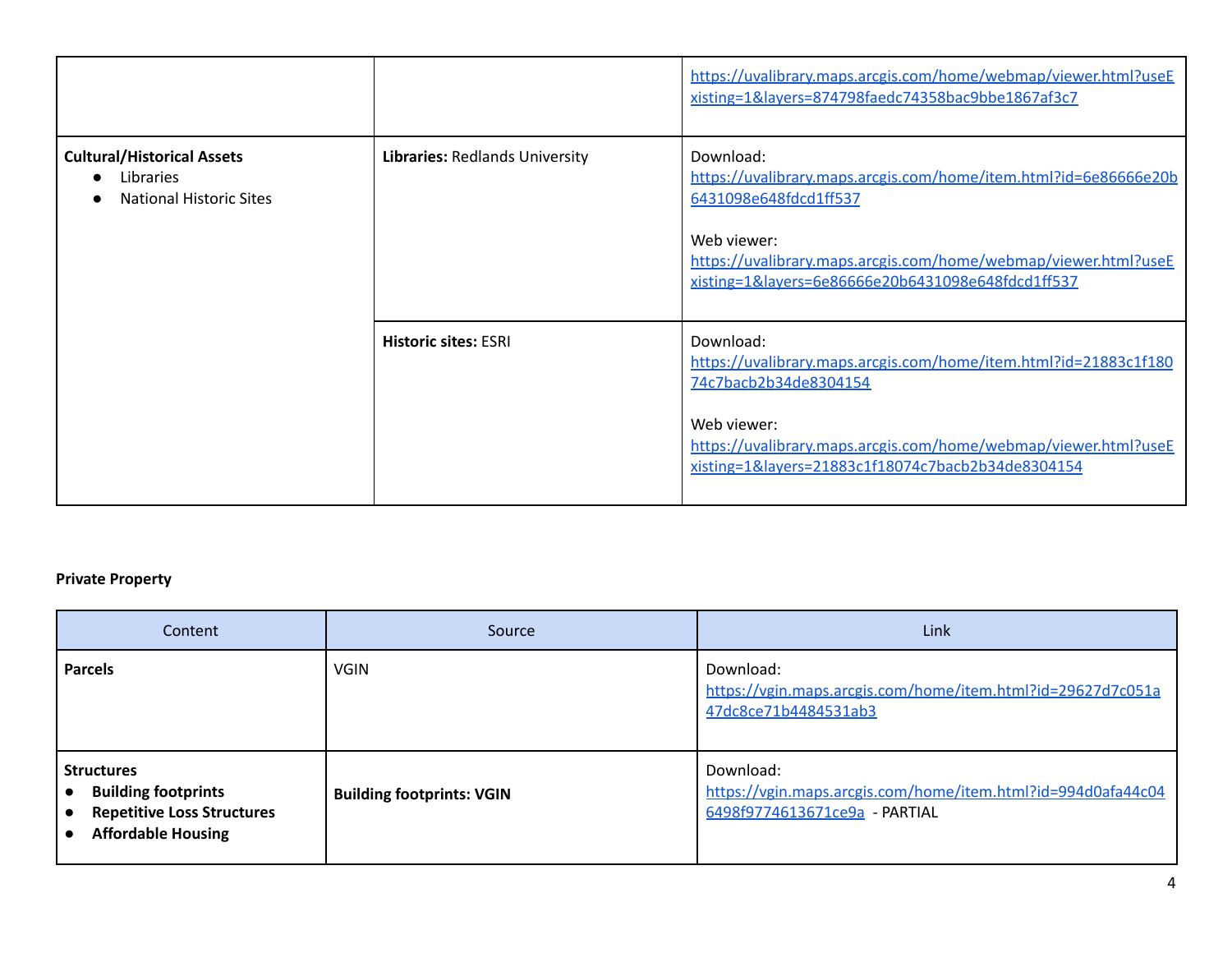| <b>Nursing homes</b>                                               |                            |                                                                                                                                                                                                                        |
|--------------------------------------------------------------------|----------------------------|------------------------------------------------------------------------------------------------------------------------------------------------------------------------------------------------------------------------|
|                                                                    | Public housing: HUD        | Public housing web viewer and download:<br>https://www.arcgis.com/home/item.html?id=d91b05b57d2140d0<br>97e12d1b23bc2abc<br>Affordable Housing Brochure<br>https://virginia.box.com/s/g2prao9zabe2za9elwomj9nenyb1lwi3 |
|                                                                    | <b>Home Values: Zillow</b> | Portal: https://www.zillow.com/research/data/                                                                                                                                                                          |
|                                                                    | Fair Market Rent: HUD      | Download:<br>https://hudgis-hud.opendata.arcgis.com/datasets/12d2516901f94<br>7b5bb4da4e780e35f07_0/explore?location=41.323871%2C-70.31<br>3510%2C10.46                                                                |
|                                                                    | <b>Nursing Homes: DHS</b>  | Download:<br>https://uvalibrary.maps.arcgis.com/home/item.html?id=78c58035<br>fb3942ba82af991bb4476f13                                                                                                                 |
|                                                                    |                            | Web viewer:<br>https://uvalibrary.maps.arcgis.com/home/webmap/viewer.html?u<br>seExisting=1&panel=gallery&suggestField=true&layers=78c58035f<br>b3942ba82af991bb4476f13                                                |
| Septic systems                                                     |                            |                                                                                                                                                                                                                        |
| <b>Private wells</b>                                               | <b>USGS</b>                | Download:<br>https://www.sciencebase.gov/catalog/item/5b9fffe6e4b08583a5c<br>2779e                                                                                                                                     |
| <b>Agricultural lands</b><br>Soil loss areas<br>Aquaculture leases | Soil Loss: SSURGO          | Download:<br>https://uvalibrary.maps.arcgis.com/home/item.html?id=cf102251<br>aac548f9a751968f3fa0c1da                                                                                                                 |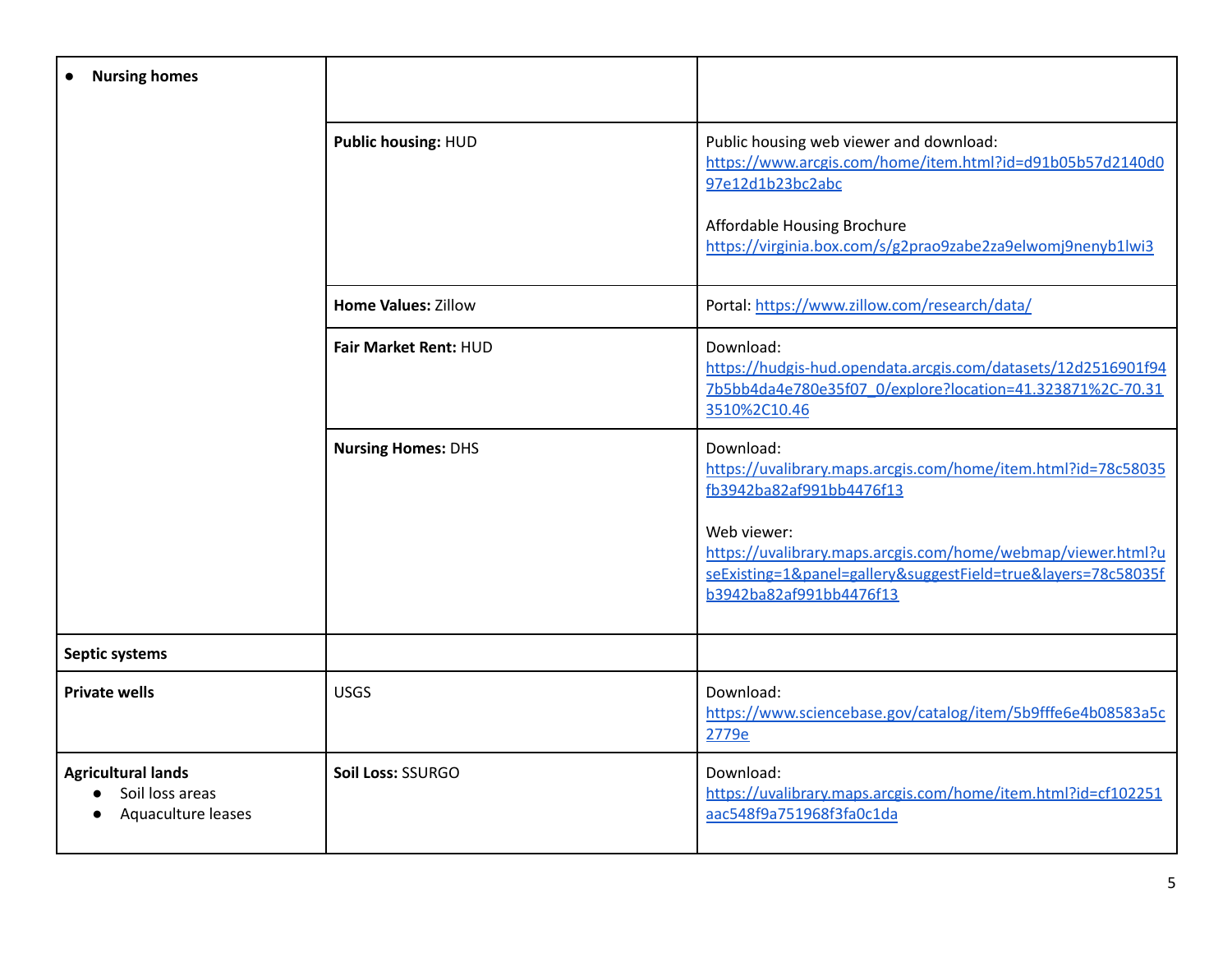|                          | Web viewer:<br>https://uvalibrary.maps.arcgis.com/home/webmap/viewer.html?u<br>seExisting=1&layers=cf102251aac548f9a751968f3fa0c1da |
|--------------------------|-------------------------------------------------------------------------------------------------------------------------------------|
| <b>Aquaculture: VMRC</b> | Web viewer:<br>https://webapps.mrc.virginia.gov/public/maps/chesapeakebay_m<br>ap.php                                               |

# **Demographics**

| Content                                                        | Source                             | Link                                                                                                                                                                                                                                                                                                       |
|----------------------------------------------------------------|------------------------------------|------------------------------------------------------------------------------------------------------------------------------------------------------------------------------------------------------------------------------------------------------------------------------------------------------------|
| <b>Income</b><br>Low income populations<br>Medicaid recipients | <b>Poverty Index: HUD</b>          | Download:<br>https://hudgis-hud.opendata.arcgis.com/datasets/3419cb4c7aa144b2bc5<br>4671f58b580f4_0/explore?location=38.244405%2C-76.645931%2C9.16<br>Web viewer:<br>https://hudgis-hud.opendata.arcgis.com/datasets/3419cb4c7aa144b2bc5<br>4671f58b580f4_0/explore?location=38.244405%2C-76.645931%2C9.16 |
|                                                                | <b>Medicaid recipients: ACS</b>    | Web viewer:<br>https://uvalibrary.maps.arcgis.com/home/webmap/viewer.html?webmap<br>=85755e5c77764b83bb0a6bd63241fbbb                                                                                                                                                                                      |
| Age/Ability<br>Median age<br>Percent 65+<br>Disability         | Median age: ESRI                   | Download:<br>https://uvalibrary.maps.arcgis.com/home/item.html?id=2848013f6a034e<br>688ae76a798bb49d82<br>Web viewer:<br>https://uvalibrary.maps.arcgis.com/home/webmap/viewer.html?useExisti<br>ng=1&layers=2848013f6a034e688ae76a798bb49d82                                                              |
|                                                                | Percent of Population over 65: ACS | Download:<br>https://uvalibrary.maps.arcgis.com/home/item.html?id=48a70b52460142                                                                                                                                                                                                                           |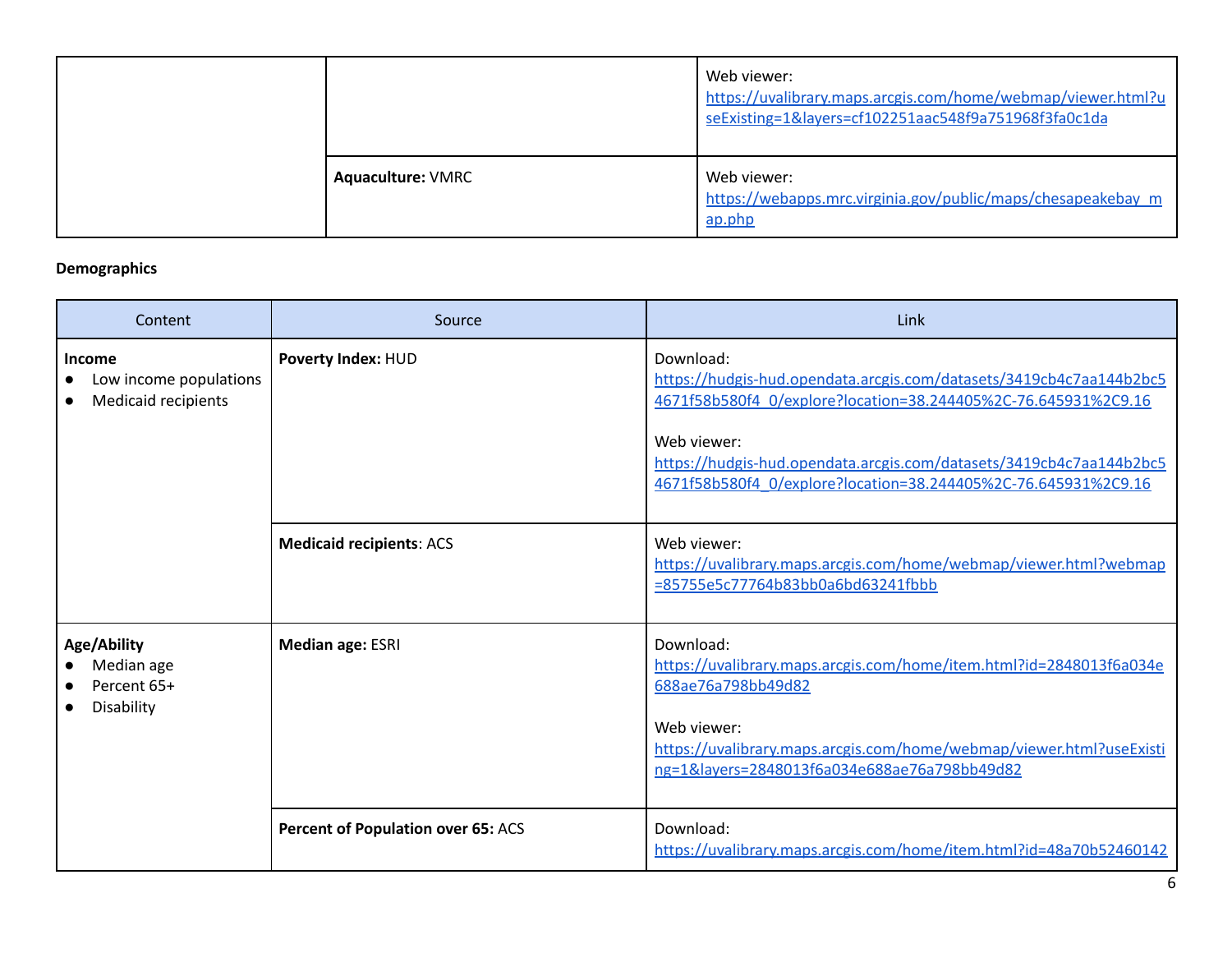|                         |                                                      | 8ba297e3106b751401<br>Web viewer:<br>https://uvalibrary.maps.arcgis.com/home/webmap/viewer.html?webmap<br>=48a70b524601428ba297e3106b751401                                                                                                   |
|-------------------------|------------------------------------------------------|-----------------------------------------------------------------------------------------------------------------------------------------------------------------------------------------------------------------------------------------------|
|                         | Percent of elderly population with a disability: ACS | Download:<br>https://uvalibrary.maps.arcgis.com/home/item.html?id=ef1492a8206741<br>60ba6815c5e1637c27<br>Web viewer:<br>https://uvalibrary.maps.arcgis.com/home/webmap/viewer.html?useExisti<br>ng=1&layers=ef1492a820674160ba6815c5e1637c27 |
| <b>English-speaking</b> | <b>ACS</b>                                           | Download:<br>https://uvalibrary.maps.arcgis.com/home/item.html?id=527ea2b5ba814c<br>8ca1c34a2945e1b751<br>Web viewer:<br>https://uvalibrary.maps.arcgis.com/home/webmap/viewer.html?useExisti<br>ng=1&layers=527ea2b5ba814c8ca1c34a2945e1b751 |

# **Access assets/barriers**

| Content                                                                                                  | Source                               | Link                                                                                                          |
|----------------------------------------------------------------------------------------------------------|--------------------------------------|---------------------------------------------------------------------------------------------------------------|
| <b>Communication</b><br><b>Broadband Coverage</b><br>Wifi hotspots<br>$\bullet$<br>Cell service coverage | Broadband: Virginia open data portal | Download:<br>https://data.virginia.gov/Geographic-Information/FCC477-Virginia-Broadb<br>and-Dataset/295a-pzph |